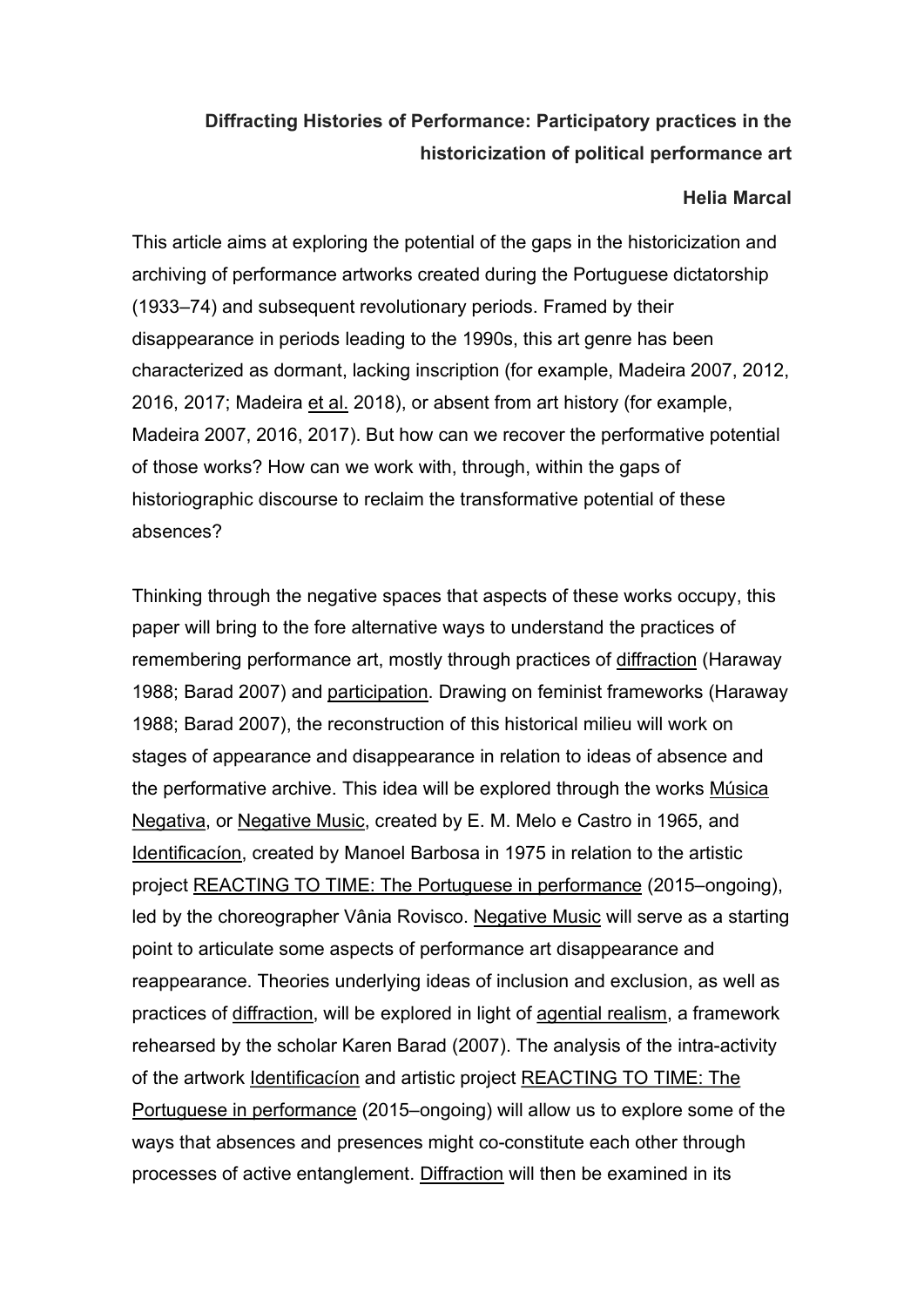potential of generating political engagement between humans, technology and nature, and the gaps within the historiographic fabric.

### Negative spaces: Negative Music by E. M. de Melo e Castro

The first Portuguese happening took place in January that year at Galeria Divulgação, in 1965. Exploring the limits of the spoken word, musical creativity, and embodiment, a group of artists grounded in experimental music and poetry (Metello 2007) produced and performed in this ground-breaking event. A public discussion held between the artist and composer Jorge Peixinho and the art critic Manuel de Lima at the Jornal de Letras e Artes newspaper brought details of this event to light, while the first-hand testimony of the artist Ernesto de Melo e Castro in his book In-Novar, published in April 1977, consolidated this happening in cultural history. Recurrences of this event took other forms when, in 1977, Melo e Castro asked the artist Ana Hatherly to record the performance of the work he first presented at Galeria Divulgação back in 1965—Música Negativa (or Negative Music).[{note}]1

Negative Music consists of a set of actions performed by the artist on three clappers according to a score (fig. 1). The performance starts with the three clappers resting on a pedestal (fig. 2). Following a pre-established timing, the artist proceeds to strike in the air, shake or strike while still the three clappers resting on the pedestal. Those clappers were, however, modified so they did not clap while being moved or shaken. The stick used to strike the clapper is also imaginary, which implies that the prominent deep sound of two metals violently hitting each other is unheard at each gesture. This is a work about the imposed silence of the Portuguese dictatorship (1928–74). In this sense, this is also a work about imposed negative spaces, and how, in turn, they generate creative formulations. These negative spaces are made of losses—something that is no more—and absences—things that are lacking but that no one can really say were ever there. But, almost like what happens with an oil painting covered in cracks, losses not only represent some form of absence, but they also call attention to the fact that something was indeed there. In the case of Negative Music, the striking silence of the clappers made visible the loss of the spoken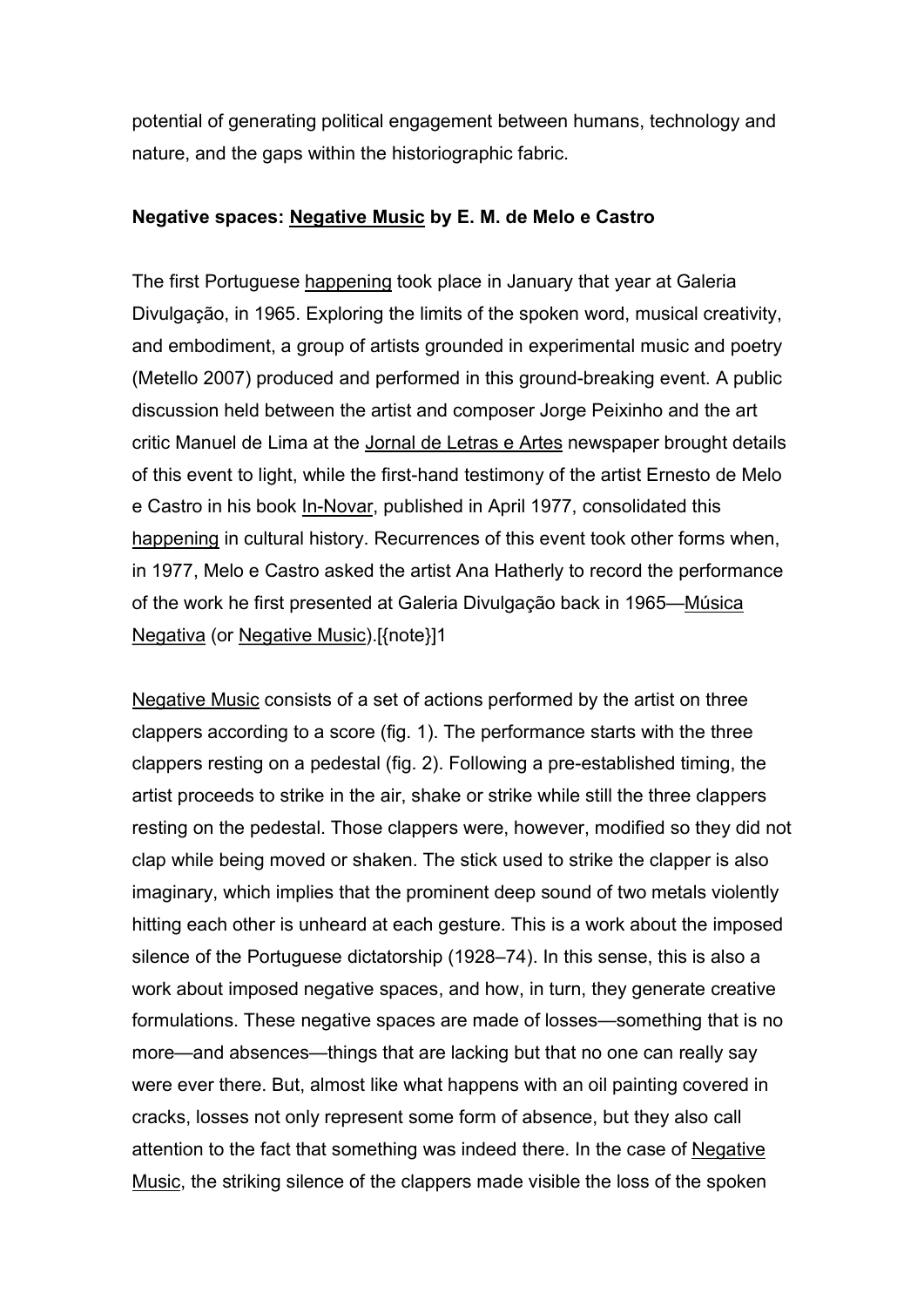word, the loss of the natural capacity to make a sound. The disappearance of that sound made their presence ever more relevant. Melo e Castro rehearsed this idea once again in the 1977 recording of Negative Music, by starting the 16 mm film with a montage stating: 'This film has sound'—the enunciation of the sonic qualities of the film connected to the absence of any sound made those gaps visible. The palpitating nature of those gaps can also be seen in the relation between efforts of historicization and preservation.

With a historiographic practice mostly led by artists, such as Ernesto Melo e Castro and Manoel Barbosa,[{note}]2 absentia and loss would also come to characterize official art histories until the turn of the millennium (Madeira 2007, 2016, 2017). There are many reasons for the absence of this period of the avant-garde from official art history, and most of them are related to the Portuguese political situation in the 1970s when tension was at its highest point. Portugal suffered one of the most prolonged dictatorship periods of the twentieth century (1926/1933–74), which was characterized by massive political persecution and repression, as well as a high degree of illiteracy and poverty (cf. Rosas 1996).

Many of the works produced in Portugal up until the mid-1980s dealt with societal issues—including themes inherent in the Revolution of 1974, the Estado Novo (1933–74) and the Portuguese Colonial War (1961–75)—a factor that cannot be ignored when thinking about the absence of records and documentation that led to their early invisibility (Madeira, 2007, 2012, 2016, 2017; Madeira et al. 2018). That is the case of Negative Music and Identificacíon, but also Rotura (Rupture), created by Ana Hatherly in 1977, or Luís Vaz 73, created by Jorge Peixinho and Ernesto de Sousa in 1975. Their peripheral position in the overarching artistic context explains, or is confirmed by, the lack of systematic collecting efforts from public art institutions, or even the lack of consistent and detailed historiographic efforts up until recently (Madeira et al. 2018).[{note}]3 As memories of those who experienced these works fade away, it becomes evident that gaps in our historical fabric are intertwined with cycles of remembrance and forgetting. As traces disappear from public memory, or become inconsequent due to an active de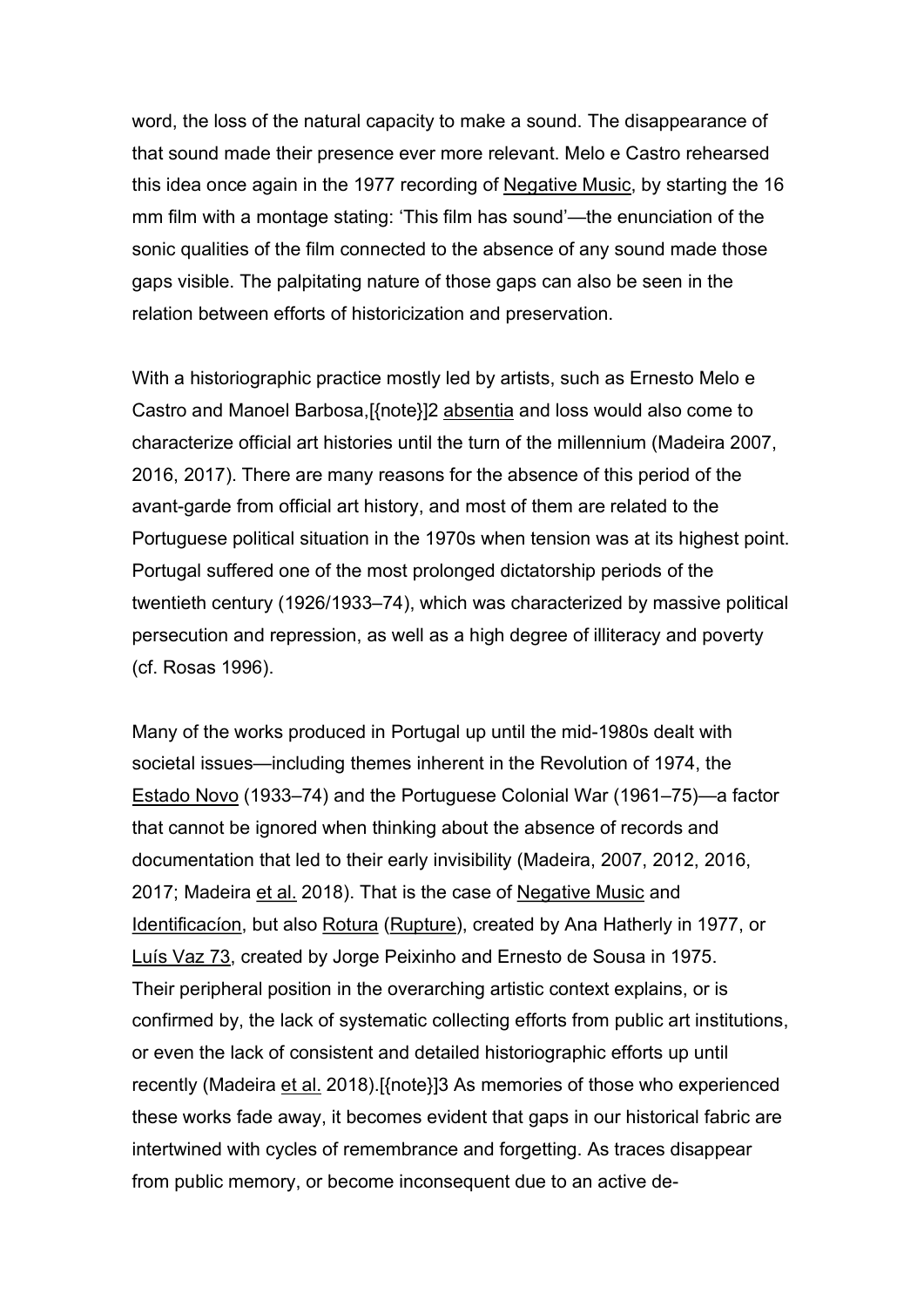contextualization—which is a consequence, for example, of the dismantling of relevant personal archives[{note}]4—bodily action becomes numb, in a persistent state of potential that ceases to be materialized.

One last example regarding Negative Music illustrates an aspect of the potentialities that emerge through the cracks of systematic performative practice. Besides the 16 mm film (meanwhile digitized to video and made available online), Negative Music has recurred in other forms and through other artistic apparatus. A re-enactment activated by the artist and curator Natcho Checa in 2017 at ZDB Gallery (Galeria Zé dos Bois) (in Lisbon), in celebration of the first Portuguese happening, was one of the most prominent recursive actions of this work after Melo e Castro ceased to perform it in about 1977 (Madeira et al. 2018). The re-enactment brought the careful choreographed performance to the present, carrying with it a whole set of vibrant potentialities in itself. In an interview one and a half years before the re-enactment, E. M. de Melo e Castro (2015) mentioned that he celebrates any form of interpretation of the score. According to him, the piece has been performed many forms in the current configuration. 'But there is more', he said; 'there is a way of performing it that no one has ever tried' (Melo e Castro 2015). The score presents an alternative route, one that replaces specific physical actions with poetic aesthetical representations of 'searching for someone's eyes right in the middle of the street', 'being utterly alone' or 'the restlessness' (see fig. 1). According to the artist, this alternative script can be interpreted and performed, with one or more performers, at any given time. The absence of performative discourses that meet the discursive proposition enunciated by Melo e Castro in 1965 is not accidental. Nor are the creative and mnemonic affordances that such claim unveils and promotes. Perhaps more introspective, but nonetheless embodied, this small detail of an artwork with such a history is a clear example of the fluid potential that can emerge from the cracks, and what gets excluded through systematic recurrences of curated remains.

The tale of disappearance is constructed through those curated remains and focuses on what is missing or was never there. Feminist epistemologies, led by scholars such as Judith Butler, Donna Haraway, Trinh Minh-ha or, more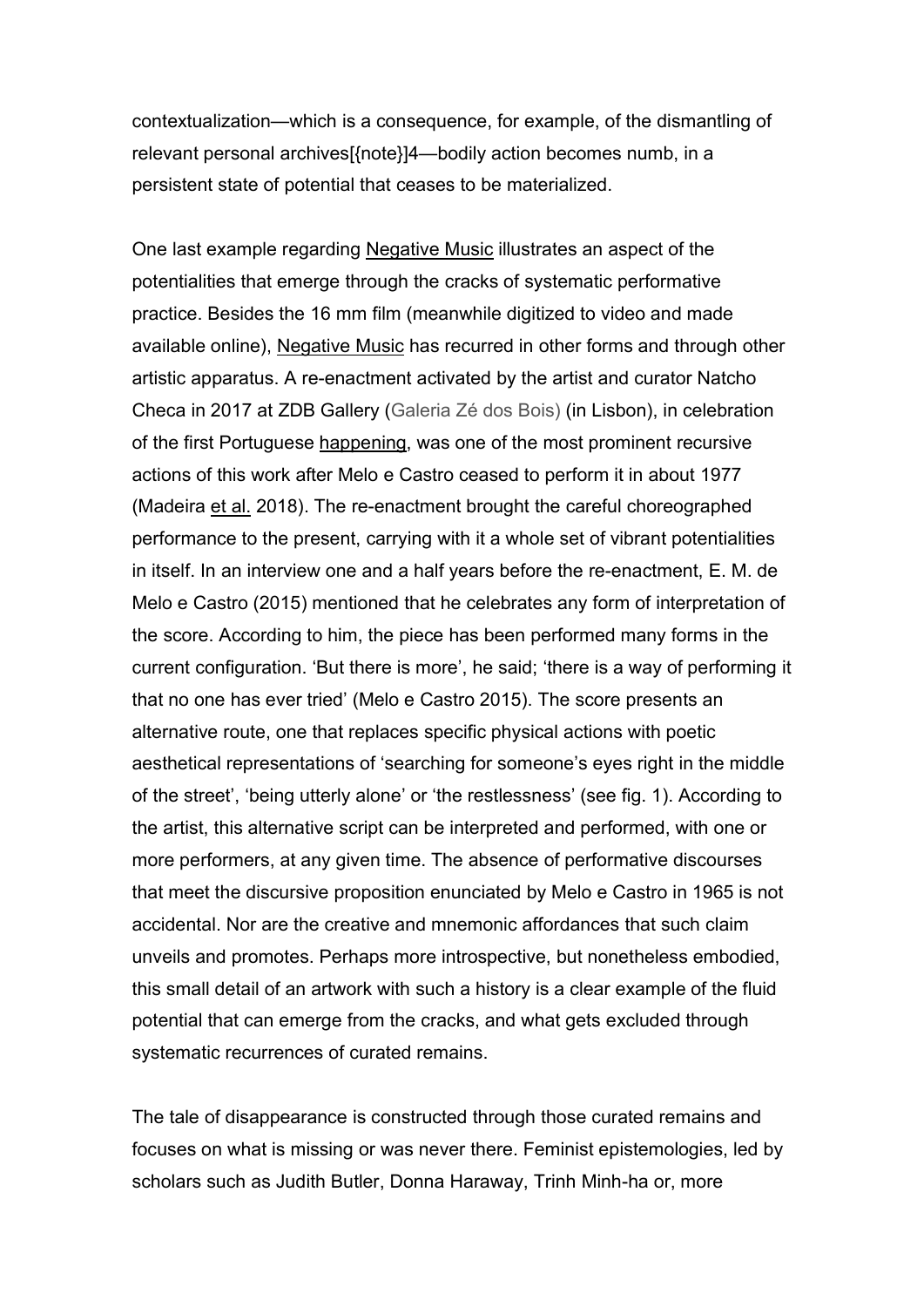recently, Karen Barad (2007), suggest, however, that these exclusions do not represent the totality of neither the artwork nor the stories that co-constitute its manifestation. These exclusions are a product of ways of seeing that are performed and re-performed, becoming the consolidated fragmentary story of an artwork that is manifold on its onto-epistemology. To use Chimamanda Adichie's words, the story of their absence can become these works' single story (2009: n.p.). And the danger of a single story is that it flattens a multiple experience and excludes many other stories that are also at the core of this artwork's actual and virtual existences. And the danger of a single story, as posed by Adichie, is that it creates stereotypes, that are 'not untrue, but… are incomplete' (ibid.).

#### On exclusions: Agential cuts, and diffraction

The physicist and theorist Karen Barad has abundantly theorized on the issue of inclusions and exclusions (2007, 2011). According to Barad's perspective (also called agential realism), any analysis or observation (as, for example, a narrative account of a story) first consists of an act of measurement (Barad 2007). Agential realism makes visible the inevitable relationship between the ways of knowing a given phenomenon, say a performance artwork, and the determination of what that phenomenon is considered to be, or its measurement. In this sense, Barad does not separate measurement from the phenomena, refusing the idea of an 'outsider's look', as any way of looking is influenced by one's own apparatuses. This perspective echoes Amelia Jones's (1997) text '''Presence" in absentia: Experiencing performance as documentation' in which she proposes that every way of experiencing a performance is in itself fragmentary.[{note}]5 Exclusions, in this sense, exist in every act of looking, analysing and knowing. Knowing is thus performative, as it implies an utterance, or an act, that does something in the world (cf. Austin 1962). The act of measuring then implies the creation of a given existence, while at the same time erasing other existences. Narratives of absence contribute to the continued disappearance of these artworks. Limited archival traces become the bricks of the only story that is being constructed about performance works.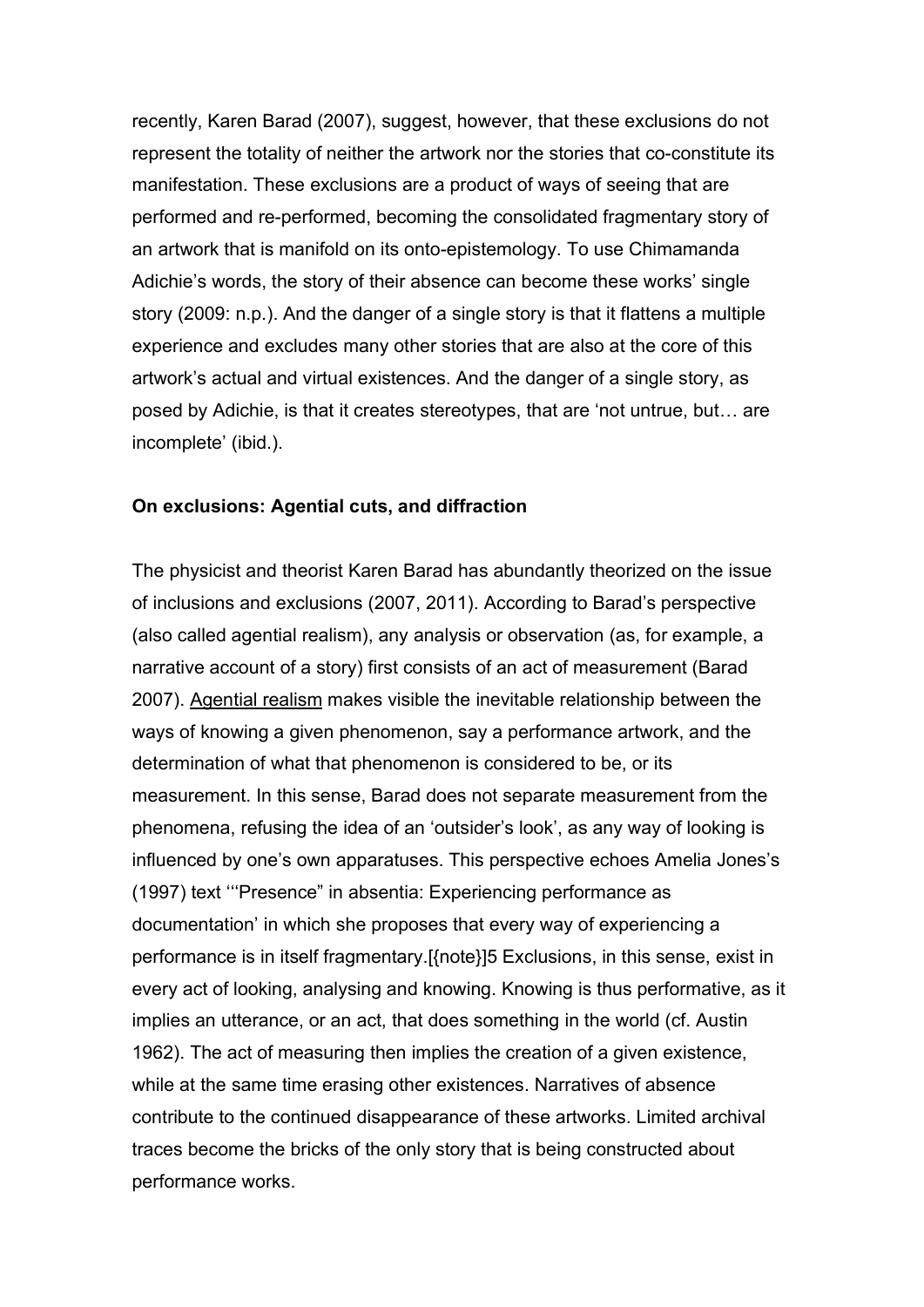In the specific case of Negative Music, for example, the systematic manifestation of a single interpretation of the score maintained by the use of similar apparatus led to the disappearance or concealment of other forms of interactions. In order to make evident the agency of these measurements as well as of the things that are measured, Karen Barad calls them agential cuts. And, according to her, the only way to reduce these agential cuts and their inherent exclusions is to engage in 'ethics of entanglement':

> An ethics of entanglement entails possibilities and obligations for reworking the material effects of the past and the future.… Changes to the past don't erase marks on bodies; the sedimenting material effects of these very reconfigurings—memories/rememberings—are written into the flesh of the world.… What if we were to recognize that differentiating is a material act that is not about radical separation, but on the contrary, about making connections and commitments? (Barad 2011: 150)

Diffracting those acts of measurement, or to denote a more critical and difference-attentive mode of consciousness and thought' (Geerts and van der Tuin 2016: n.p.), is one of the ways to take in the ethical responsibility that comes every time we perform agential cuts. The authors trace the genealogy of the use of the term and suggest that diffraction fulfils the need to 'include' the often excluded Other. The authors suggest that as methodology diffraction disturbs heteronormative, male, Western-centric perspectives that populate discourse and readings of matter:

Thinking diffractively steps out of the phallogocentric, reflective logics of producing the Same all over again by acknowledging the differences that exist, while at the same time pointing at where the problematic reductions and assimilations of difference have taken place… Rather than employing a hierarchical methodology that would put different texts, theories, and strands of thought against one another, diffractively engaging with texts and intellectual traditions means that they are dialogically read 'through one another' to engender creative, and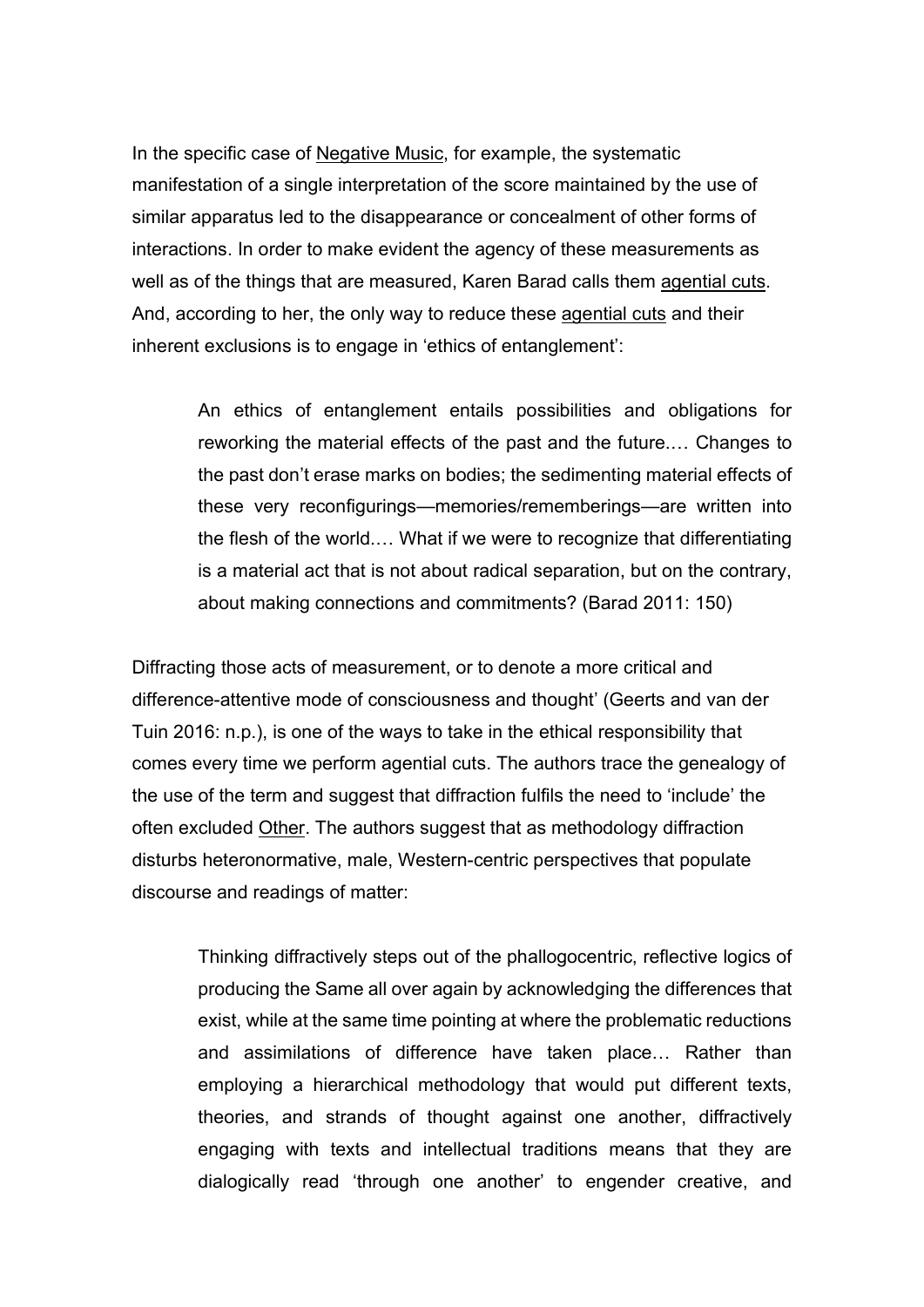unexpected out-comes. And that all while acknowledging and respecting the contextual and theoretical differences between the readings in question. (Geerts and van der Tuin 2016: n.p.)

The possibility of reading diffractively, mirrors how trans-versality and transdisciplinarity (along with other qualities with the prefix trans-) can be seen throughout Barad's works. Geerts and van der Tuin further suggest that Barad aims to expand the proposed relational ontology across the disciplinary fields of thought (or, in some sense, the apparatus of epistemology), entangling our ways of seeing and thus create new practices. In the case of the study of these disappearing and disappeared performative artworks, one possibility lies within a conceptual reframing of the realm of absence as related to something more than loss—entangled to a wide spectrum of possibilities that are yet to be explored. In the words of curator and theorist Gilly Karjevsky, thinking through the gaps could be seen as an exercise that brings binary positions together and explores the spaces in their intersection:

> Every gap is matter, is substance in itself, which occupies the space in between. Gaps in understanding are formed through the emergence of (or the search for) a language at a time when the old one is not completely dead yet, when new terminology peeks through the cracks, when lost terms are found again, or are being renegotiated. Such gaps become space of production to experiment with new material, new becomings, which open up new possibilities. (Karjevsky 2019: 450)

# Reacting to absences, diffracting performative practices: REACTING TO TIME: The Portuguese in performance and Identificacíon

The artistic project REACTING TO TIME: The Portuguese in performance, created by Vânia Rovisco in 2015, is one of the artistic explorations that emerged from the gaps. Tasked with transmitting a history of Portuguese performance works to the future through 'bodily practice', the first undertaking of the project REACTING TO TIME appeared in the public sphere through a call for participants, which was made through multiple outlets, including on the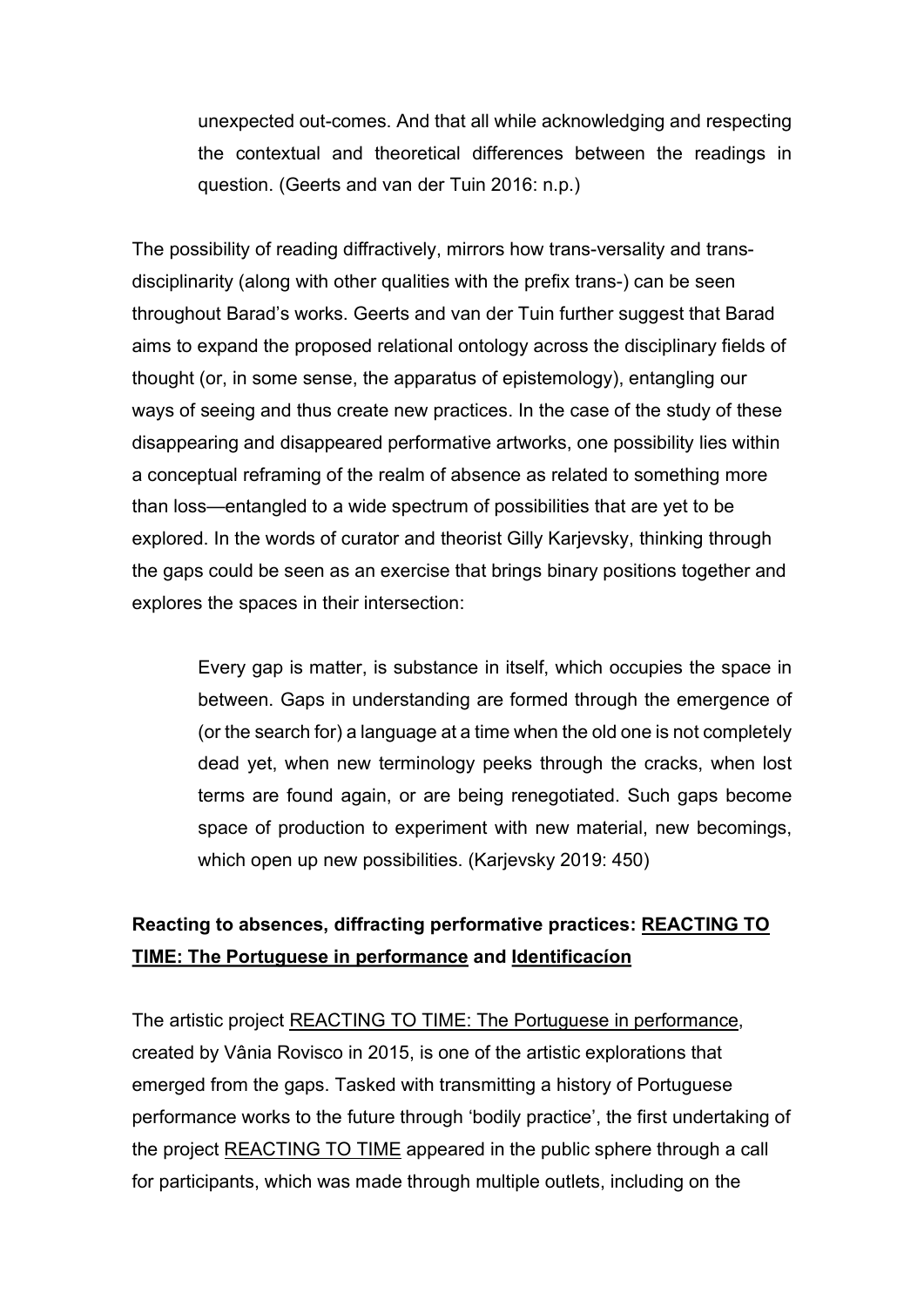Fundação Arpad Szenes—Vieira da Silva's (FSAVS) website. The following text introduced the choreographer Vânia Rovisco's project:

Between 1972 and 1985 the performance was inscribed in the history of Portuguese art through a series of events that put Portugal in tune with the international artistic avant-garde. 'REACTING TO TIME, Portuguese in performance' takes this period as a reference. Vania Rovisco now brings together a set of strategies to transmit this information.[{note}]6

Along with the text, a call for ten to fifteen participants aged 16 to 45 was made with those taking part expected to attend a free workshop and be available for selection for the final presentation. The workshop took place daily from 10 January to 14 January 2015 from 7 p.m. to 11 p.m. and, according to the call, the project would then travel in Portugal to Guimarães and Torres Vedras, before going to Blanca in Spain, and then back to Porto in Portugal, with the final performance to be presented in Torres Vedras on 26 and 27 March 2015.[{note}]7

## REACTING TO TIME: The Portuguese in performance according to Rovisco,

wants to up-date the specific bodily memory of [Portuguese performance art's] early experiments. Access the source of that information, update it, pass it on to direct experience and present it publicly: these are the goals of this project. It's about building a living archive embodied in the present. (AADK 2016:n.p.)

On the first day of the workshop, Rovisco (2015) explained that the invisibility of the initial Portuguese bodies of performance was at the core of her motivations to pursue and develop this project. She introduced the artwork by handing out the score of an artwork called Identification—besides the artist's body, the only material trace of the work that has survived to the present time. The purpose of the workshop was, as she clarified, to train our bodies so as to materialize Barbosa's work. This would be done not only through the analysis of the artist's score but also through the 'transmission' of the bodily practice that had taken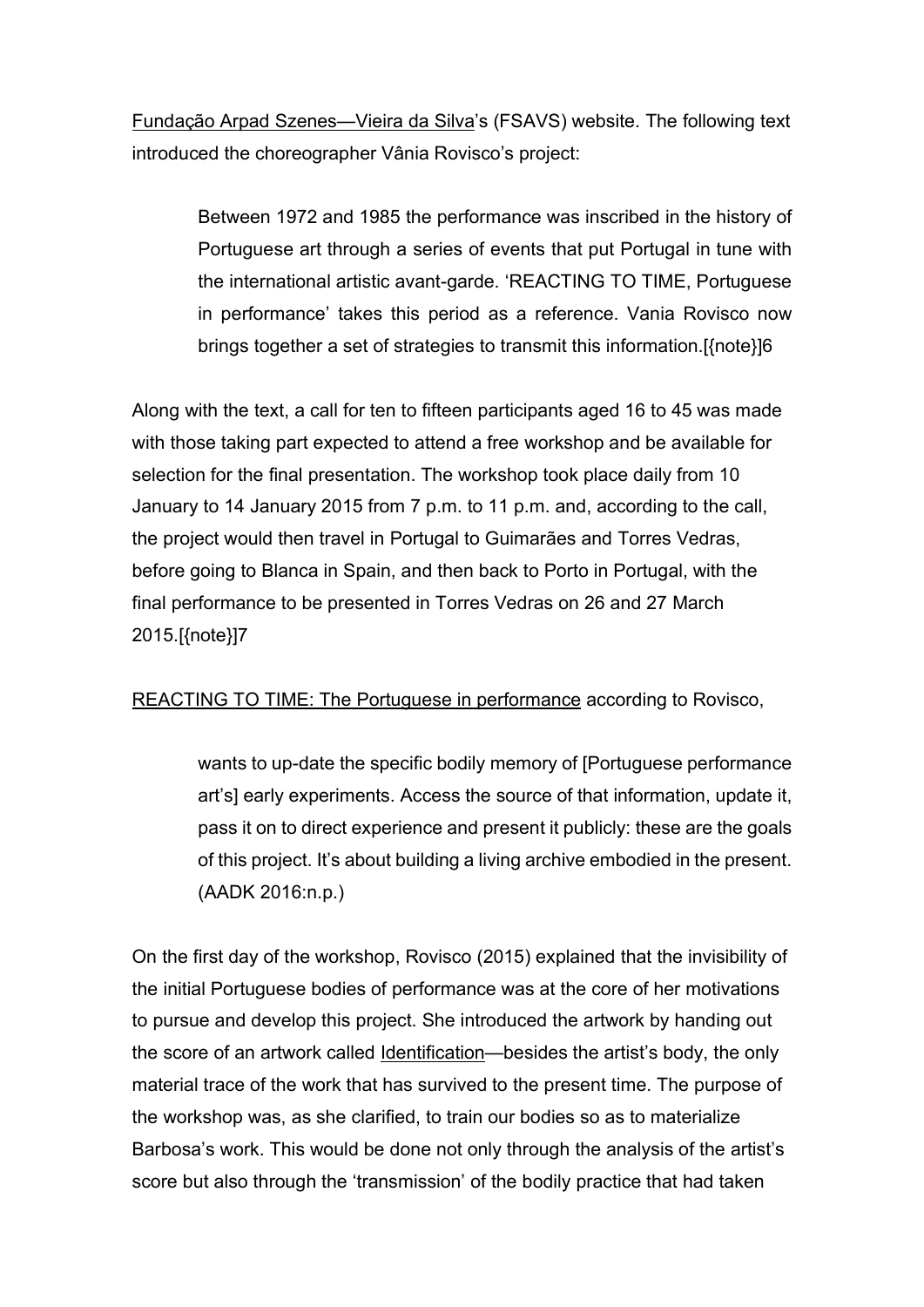place first between Barbosa and Rovisco. Indeed, after being provided with the score, Rovisco addressed all the elements of the performance that were absent from the score—Barbosa's motivations, the performance narrative, what was supposed to be there and what would be impossible to convey in words, like gestures, rhythms and durations (fig. 3). After performing the piece with Barbosa and teaching her body how to make specific gestures, Rovisco set herself to transmit the work, but this time to the workshop participants. The final presentation would then be a continuation of the process of bodily transmission, in this case between the workshop participants and the audience.

Rovisco began to describe the score for the re-enactment by providing the context of the original performance work: having come almost directly from Angola after the Portuguese Colonial War, Barbosa decided to make a happening in Barcelona in 1975—Identificacíon—as a gesture to identify with the Catalan people, still under the oppression of the Francoist regime. The artwork consisted of two parts. The choreographic score, however, is concerned with only the second part, as the first was meant to be performed by the choreographer. The second part consisted of four performers, two males and two females, walking in a straight line while performing mechanical gestures. The very rigorous score aimed to recreate an atmosphere of oppression and aggression performed by the male performers, followed, in the last moments of the performance, by a cathartic expression of liberation by the female performers.

The score review process highlighted the possibility of performing a complex but relatively feasible materialization, although Rovisco wondered how much the score would have to be adjusted to fit the FASVS gallery's space, and how to adapt the score to the variable number of participants. While the score presented straight-line action (fig. 4), Barbosa made clear to Rovisco that a folding screen would separate the audience from a sort of backstage area. Performers could go around behind the folding screen and reappear on the left side, performing the action continuously, as mirrored in the pages in the score. The available space at FASVS gallery, on the other hand, include an L shape space with stairs, and performers would have to use a lift to get from the end of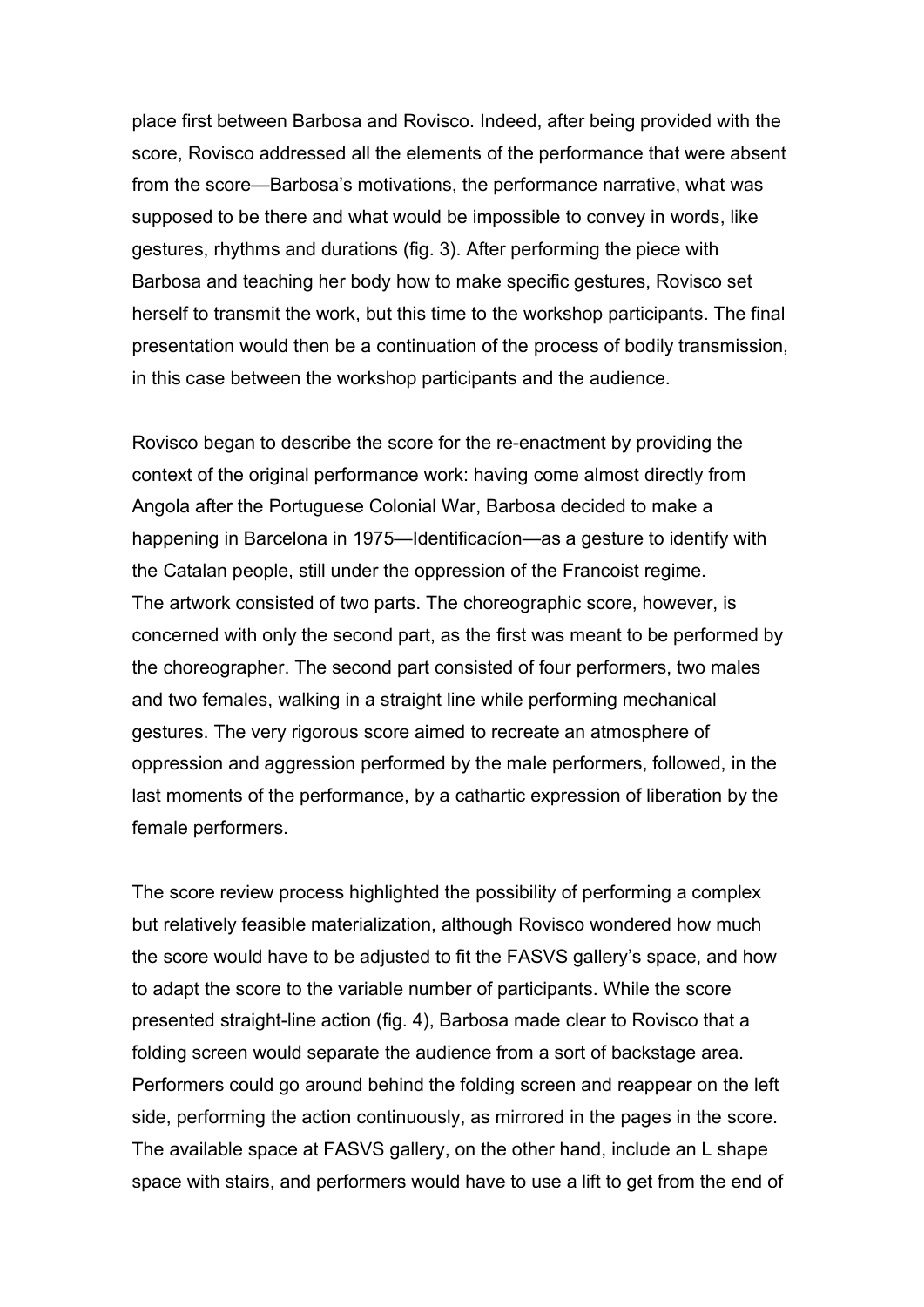the straight line and walk vigorously to the beginning of the next scene. In the course of the workshop, the bodies tried to find ways to occupy the performance's own negative spaces while, at the same time, co-producing aspects of the history of the work, which unfolded through their materialization.

## Diffracting histories of performance

Rovisco did not aim at pursuing the artist's vision verbatim. Every single transmission, starting from the first held at FASVS's gallery, was a unique event. In fact, to date, every presentation has occurred in a different space, with different people and, as she recalls, her process has also changed with every presentation (see fig. 5 for a selection of moments from five different transmission processes). Rovisco explained that the first transmission (at FASVS) was the most processual and experimental. By reviewing its documentation, along with her own insights into aspects of the performance, the choreographer consequently revised her own process. Also, rather than attempt to constrain any personal aspect of their bodies, Rovisco (2015b) tried to work with their idiosyncrasies. Because bodies do matter.

Rovisco posits that, from her perspective, the most equitable transmission of Identificacíon was one that had three male performers and two female performers. According to her, although the space was challenging, that transmission allowed her to see the bodies in the work and to better portray the tensions and conflicts she sees in the original artwork:

Each time I transmitted the artwork, and each time I saw the results I was more and more embedded in the artwork's history. Manoel did Identificacíon after the Colonial War. He told me 'We waited and waited in the jungle, and out of nowhere we had to leave'. And then they fought. And then they would go back to waiting. So I think Identificacíon was precisely that. A game of confrontations between passive aggression and passive reactions that occur sequentially until something gets loose. When I saw that subtle relationship, I came to appreciate it even more. (Rovisco 2015b)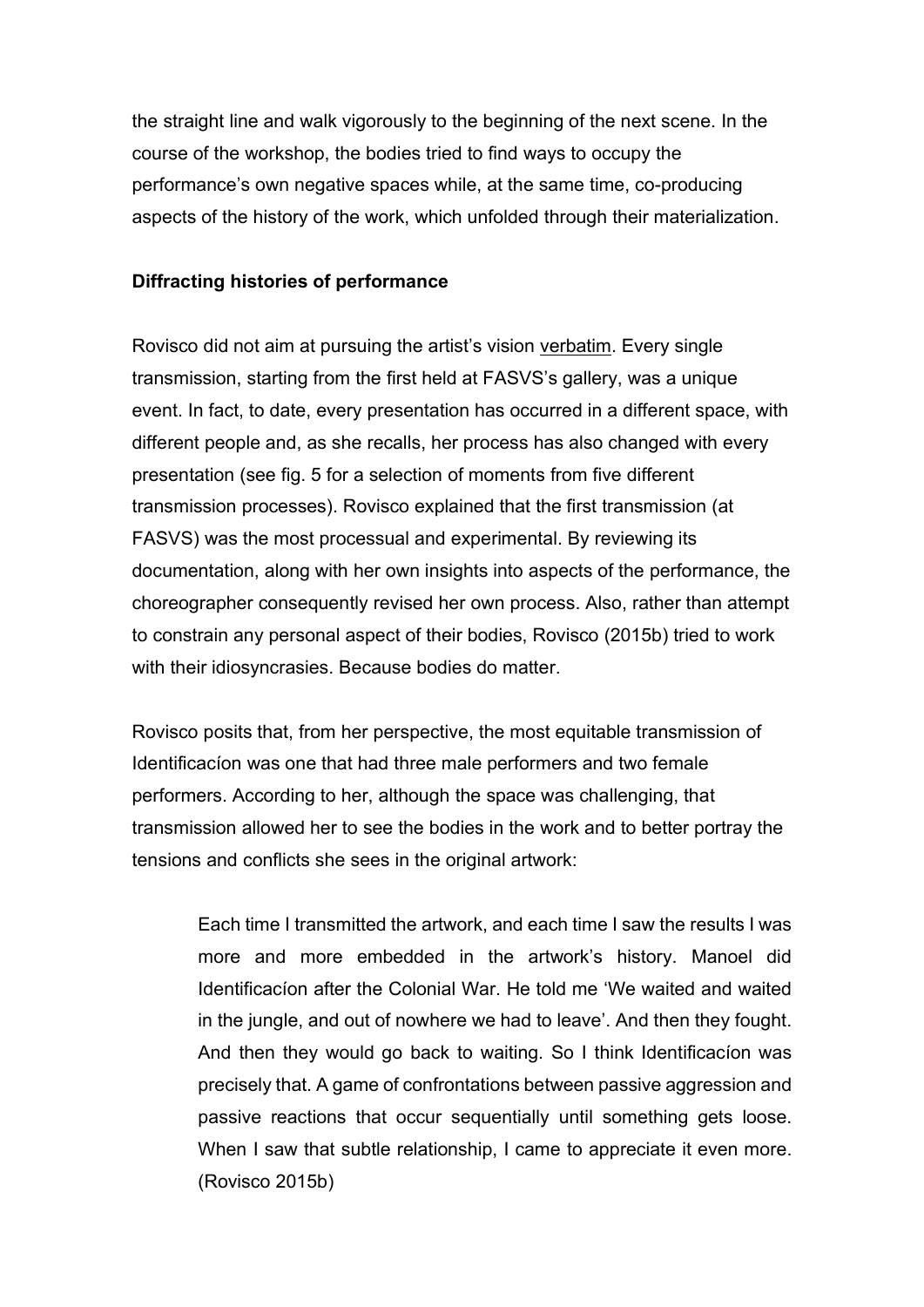According to Rovisco, all performances succeeded in transmitting the artwork in the bodies of participants. Duration is part of the artwork, and when associated with repetitive gestures it becomes, in her opinion, incredibly violent. She explains how in the Portuguese city of Porto the longevity of the transmission event, which lasted much longer than any others, allowed for growth in tension before the moment of catharsis: 'It almost seemed like it broke the spell… And all presentations had that, so they worked' (Rovisco 2015b). Sometimes Rovisco (2015b) used strategies to increase tension in the audience, suggesting that they could leave whenever they wanted: 'To see them wonder if they should leave or not—that's part of the tension… They have to assume the responsibility to leave.' The tension was also apparent in the audience who were witnessing the performers' actions. Two audience members referred to the tension explicitly, mentioning a back and forth between conscious awareness and an almost violent need to endure a process that seemed endless.[{note}]8 Their words resonate the above-mentioned excerpt from Rovisco's interview in ways that make evident the material affordances of the process initiated by the choreographer, and the potential aesthetical practices that become a source of entangled knowledge, transmission and affect.

Back to the very first workshop, it is possible to say that the footsteps that echoed around the FASVS gallery while participants were running to reach the performance cycle start point were part of the work's ambience, such as with the other minor improvisations that occurred in other transmissions. These are the details that fill the gaps and that, according to Rovisco (2016), make the legacy of Identificacíon visible in the bodies that do not necessarily have any connection to performance. In this sense, it is also possible to say that visibility of those bodies becomes a record in itself, that comes to matter through its performance. These materializations are as plural as the bodies that performed them. They matter diffractively. In this sense, the delegation to Vânia Rovisco and each successive group of participants allowed for a manifold increase in Identificacíon's agential cuts, as a set of productive and co-constitutive materialdiscursive practices that acknowledge alterity and, in turn, balance power relations in the creation of narratives about the artwork.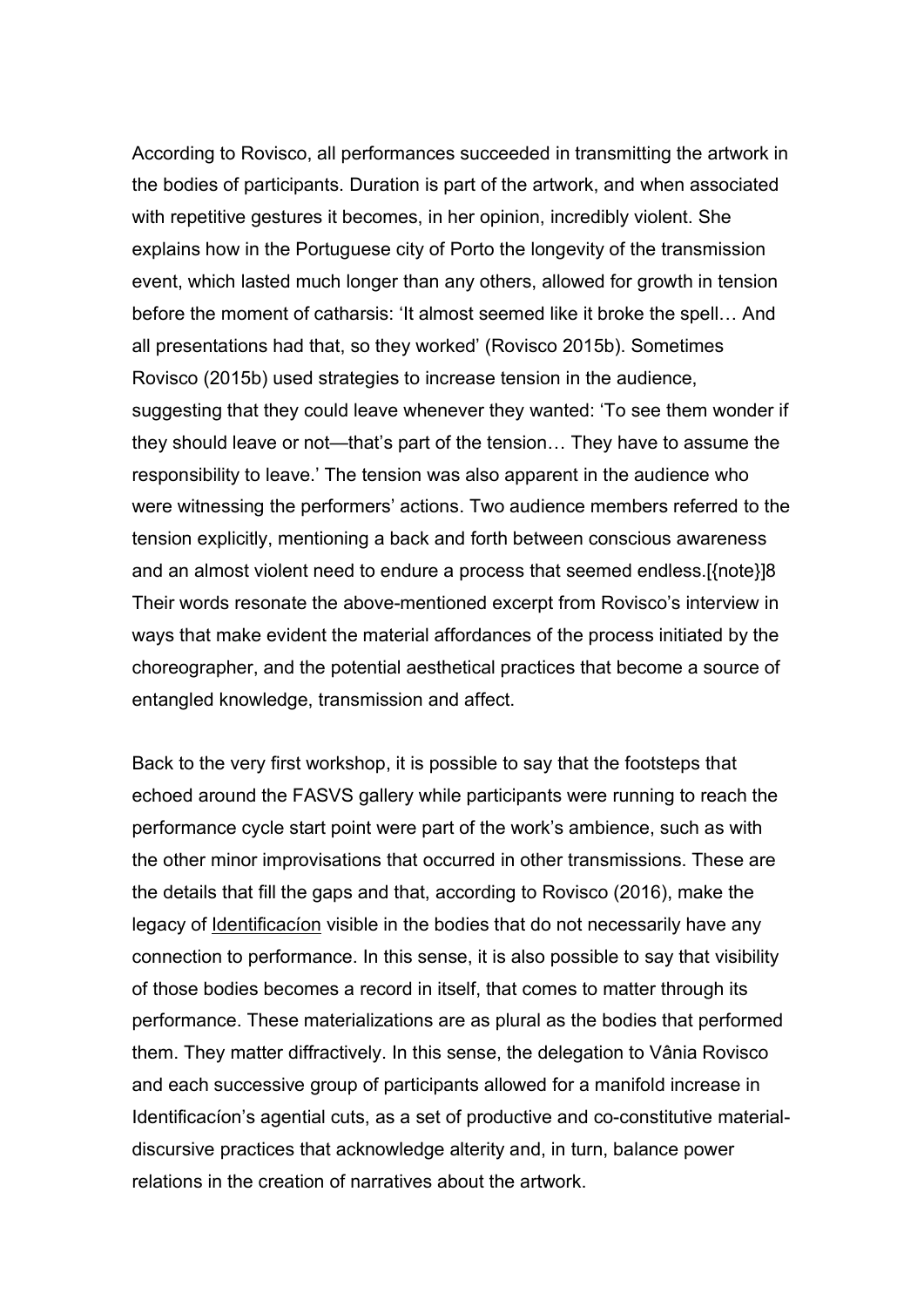To date, the transmission of Identificacíon is ongoing and is sporadically presented in many different venues. Transmission also occurs when the artwork is recursively disseminated by its participants, by gestures, stories or interactions. Thus, we might describe its historicization as 'processual' as each materialization of the work as it travels the globe means that various local communities engage in its process thereby multiplying the work's perspectives and acting upon the materialization of the work's immanent possibilities.

#### On the permanence of change

Memory and its recordings—within these terms we can inevitably read both revolution and political defeats. In the future. You will be there with your unblemished way of seeing. Utopia.[{note}]9

The history of Portuguese performance art has been characterized by its absences and early disappearance. This article proposes that diffracting these narratives and exploring them through their gaps helps bridging known and unknown Worlds, or, in other words, presences and absences.

The potential of negative spaces was demonstrated by unveiling the lives of Melo e Castro's Negative Music. The occupation of those negative spaces was here exemplified by Vânia Rovisco's performative practice in the project REACTING TO TIME: The Portuguese in performance, which brings together participants from different backgrounds to materialize artworks and engage in the creation of historical narratives in the present.

Diffraction through participation develops new performance art matterings while promoting the acknowledgement of alterity in the historicization processes. The performative embodiment of Identificacíon not only ensued it transmitting the artwork and create new historical-material narratives in the present, but it allowed the creation of an active engagement in responsibility for preserving this form of artistic heritage. Participatory transmission processes such as Rovisco's REACTING TO TIME then seem to become a vehicle for gathering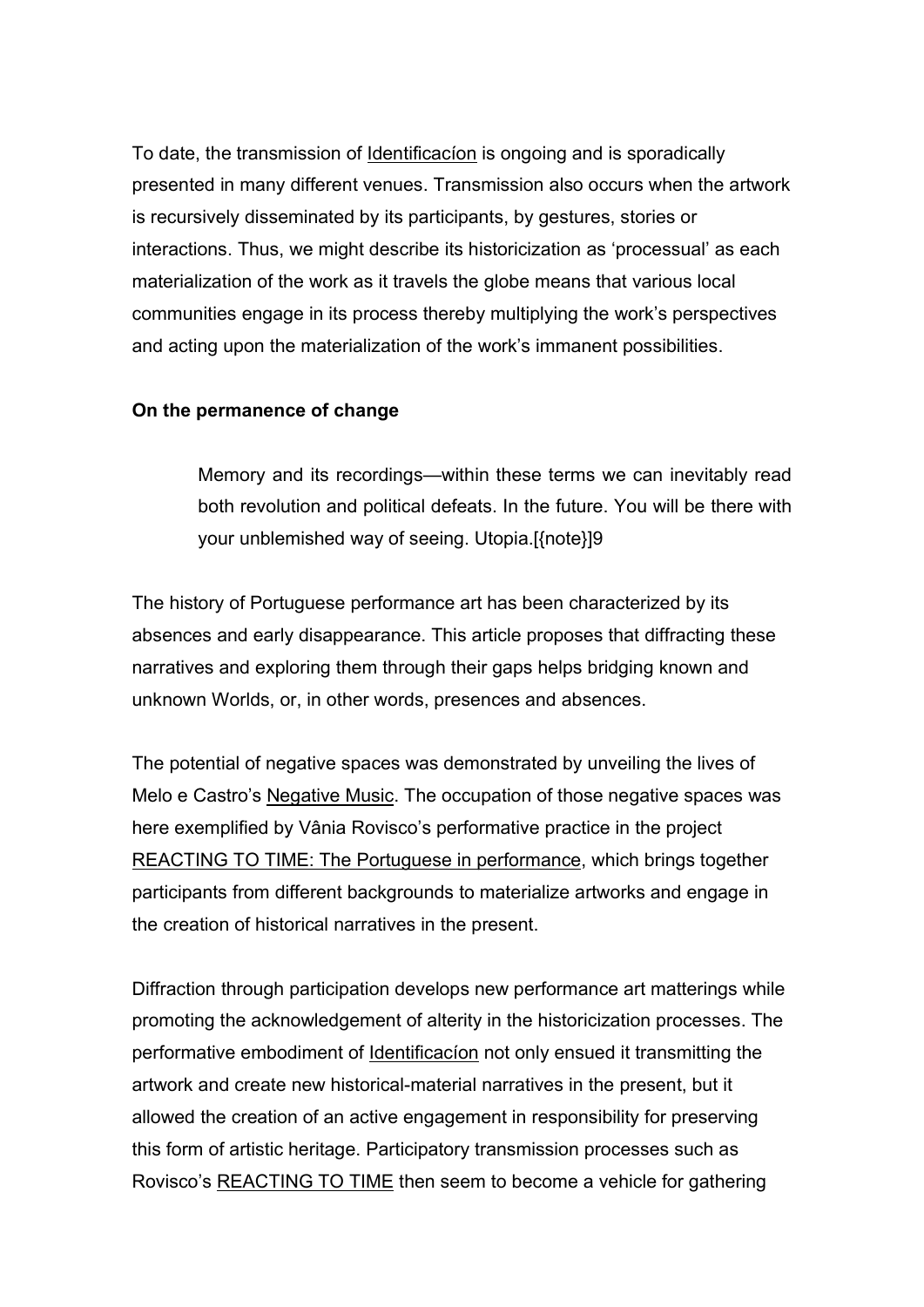more inclusions, namely from people outside the inner social circle of the artwork. The processes here enunciated bring to the fore the openness of performative practice to other manifestations, other measurements, other cuts. This otherness is implicit in any particular agential cut in any given materialization. Otherness, in this sense, amplifies the dislocation of authority from the artist and radiates towards a multiplicity of perspectives and bodies, creating an abundancy of material intra-actions at each encounter.

## Acknowledgements

Many thanks go to the artists E. M. de Melo e Castro, Manoel Barbosa and Vânia Rovisco for their willingness to co-operate with the author. Thank you to Vânia Rovisco and her colleagues, and to E. M. de Melo e Castro, for the photographic credits and also thank you to the reviewers and the editor for all the comments that led to the improvement of this paper. A final thank you to Rita Macedo and Cláudia Madeira for all the meaningful and intellectual exchanges without which this research would not be possible. The last draft of this paper was completed during the initial stages of my current work at Tate. I was very inspired by my colleagues and by the possibilities the Andrew W. Mellon Foundation-funded project 'Reshaping the Collectible: When artworks live in the museum' has brought to my thinking and writing. Finally, this fieldwork research that led to writing this paper and my PhD dissertation was supported by the Fundação para a Ciência e Tecnologia (SFRH/BD/90040/2012).

#### **Notes**

1 The digitized version of the film can now be found on YouTube: www.youtube.com/watch?v=QsBJ46M8Gcc, accessed 18 June 2019.

2 The first attempt to historicize this genre in Portugal came from the artist Manoel Barbosa, who wrote what he called 'an essential chronology' in 1985.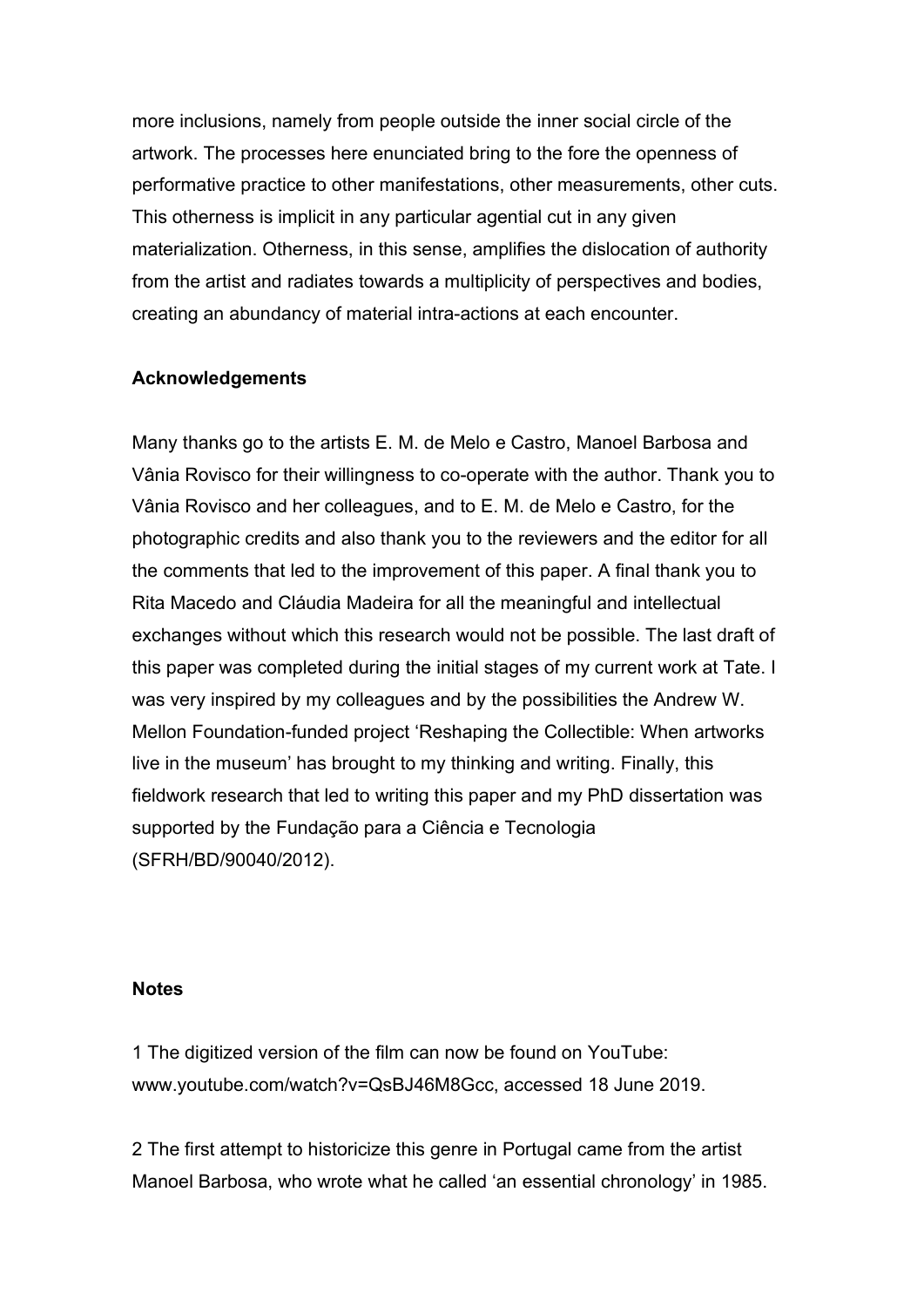3 That is not necessarily the case of Negative Music, given that the video recording of this piece was acquired by the Serralves Collection in 2007.

4 The scattered nature of these records might be a concern for future scholars aiming at studying this artistic genre. Most of the documents and material traces needed to produce these histories belong to personal archives that are yet to be mapped and catalogued. This also increases the risk of losing the integrity of those archives, as they are more prone to be sold and dismantled.

5 Barad's agential realism has been applied to the study of visual artworks by the art historian Amelia Jones (2015).

6 The Internet call for participants, as available on Facebook and other outlets (accessed 9 January 2015). Translation by the author.

7 This workshop was the initial step of a documentation process with the aim of safeguarding Identificacíon's material-discursive performative practices. The description of the process can be found elsewhere (Marçal 2017).

8 Selected members of the audience were interviewed in regard to their perspectives about the work. These interviews took less than fifteen minutes and were based on the following dimensions: representations about the work, emotional reactions, physical reactions, cognitive reactions and perspectives about the future of the work. These were held less than a week after the first performance of the piece.

9 Ernesto de Sousa, 'To perform' (excerpt), Opção, n.º 101, 3 de Março de 1978. (Translation by the author.)

### **References**

Aktuelle Achitektur Der Kultur (AADK) (2016) Aktuelle Achitektur Der Kultur, http://aadkreactingtotime.blogspot.pt/, accessed 11 January 2016.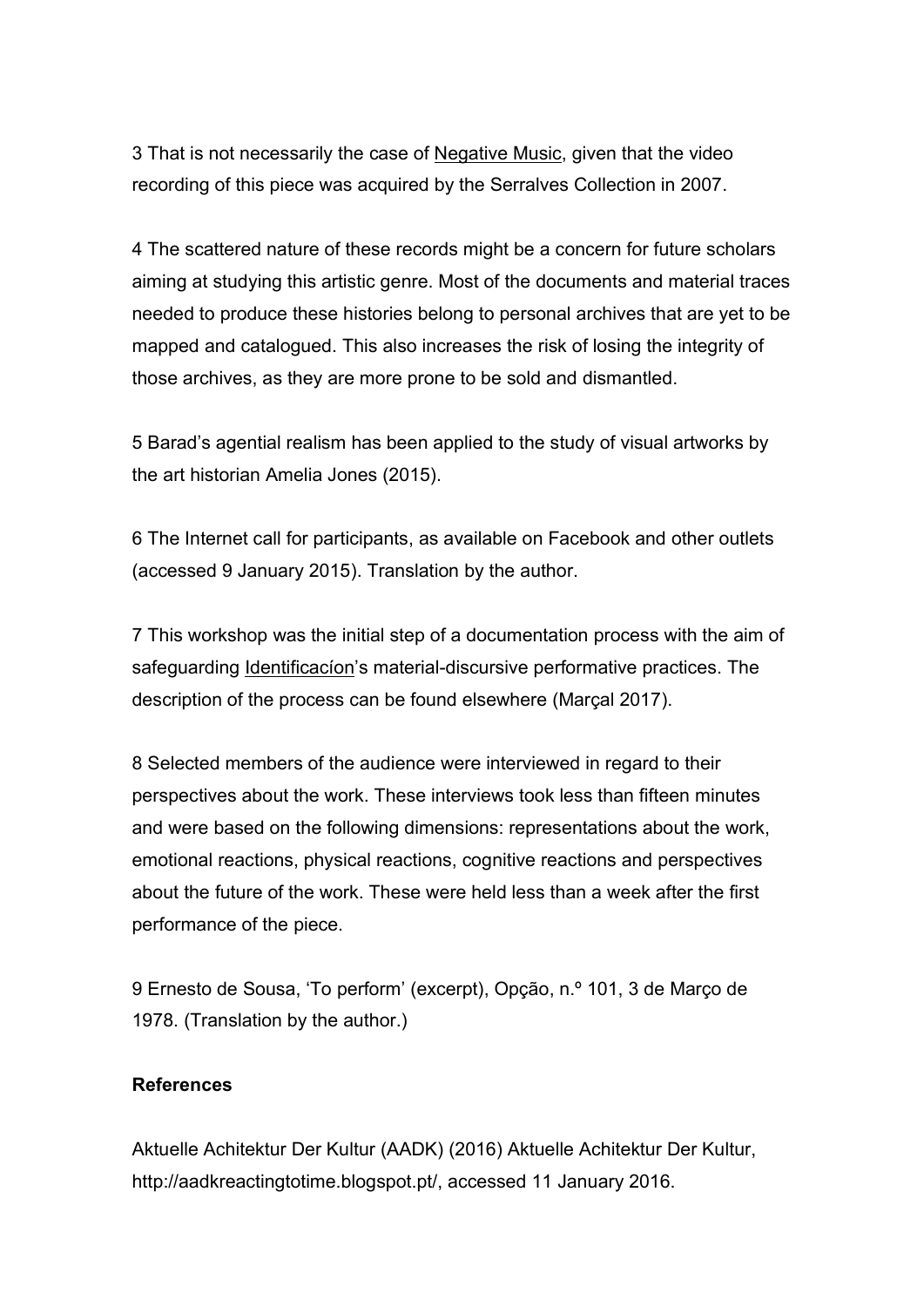Adichie, Chimamanda Ngozi (2009) The danger of a single story, TEDGlobal, www.ted.com/talks/chimamanda\_adichie\_the\_danger\_of\_a\_single\_story, accessed 15 June 2019.

Austin, John L. (1962) How to Do Things with Words, Cambridge, MA: Harvard University Press.

Barad, Karen (2007) Meeting the Universe Halfway: Quantum physics and the entanglement of matter and meaning, Durham, NC: Duke University Press.

Barad, Karen (2011) 'Erasers and erasures: Pinch's unfortunate "uncertainty principle"', Social Studies of Science 41(3): 443–54.

de Sousa, Ernesto (1985) 'Action-arts or performances (performing arts)', in Dialogue on Contemporary Art, Lisbon: Calouste Gulbenkian Foundation / ACARTE.

Geerts, Evelien and van der Tuin, Iris (2016) 'Diffraction & reading diffractively', in New Materialism: How matter comes to matter, Almanac, http://newmaterialism.eu/almanac/d/diffraction, accessed 26 December 2017.

Haraway, Donna (1988) 'Situated knowledges: The science question in feminism and the privilege of partial perspective', Feminist Studies 14(3): 575– 99.

Jones, Amelia (1997) '''Presence" in absentia: Experiencing performance as documentation', Art Journal 56(4): 11–18.

Jones, Amelia (2015) 'Material traces: Performativity, artistic ''work," and new concepts of agency', TDR: The drama review 59(4) (T228): 18–35.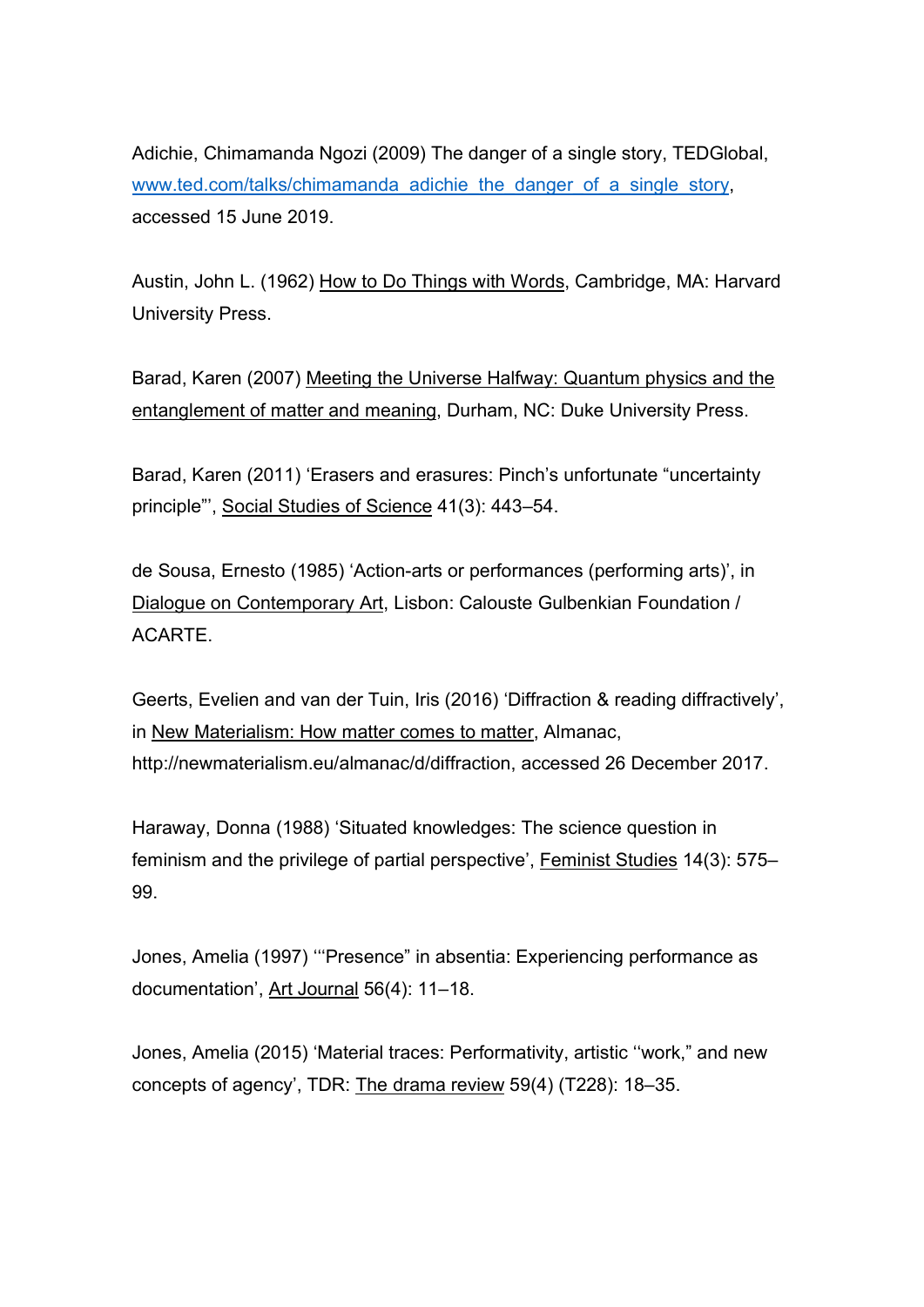Karjevsky, Gilly (2019) 'GAPING', in Boris Buden and Olga von Schubert (coord.) (Un-)Learning Place: Reader, January 9–13, Berlin: Haus der Kulturen der Welt (HKW).

Madeira, Cláudia (2007) O hibridismo nas artes performativas em Portugal, PhD dissertation, Lisboa: Faculdade de Ciências Sociais e Humanas: Universidade Nova de Lisboa, http://hdl.handle.net/10451/322, accessed 27 October 2015.

Madeira, Cláudia (2012) 'The ''return" of performance art from a glocal perspective', Cadernos de Arte e Antropologia 1(2): 87–102.

Madeira, Cláudia (2016) 'Transgenealogies of Portuguese performance art', Performance Research, Special issue On Trans/Performance, ed. Amelia Jones, 21(5): 37–46. doi:10.1080/13528165.2016.1223446.

Madeira, Cláudia (2017) 'The ''performative" and ''speculative" history of Portuguese performance art', Revista de História da Arte, W, 6: Portuguese Performance Art, eds C. Madeira, H. Marçal, and F. M. Oliveira, 107–19. ISSN: 2182–3294.

Madeira, Cláudia, Marçal, Hélia and Salazar, Daniela (2018) 'Performance art temporalities: Relationships between museum, university, and theatre', Museum Management and Curatorship 22(1): 79–95. DOI: 10.1080/09647775.2017.14198 28.

Marçal, Hélia (2017) 'Conservation in the era of participation', Journal of the Institute of Conservation 40(2): 97–104. doi: 10.1080/19455224.2017.1319872.

Melo e Castro, E. M. (2015) Interview with Hélia Marçal, Skype, 17 August.

Metello, Verónica (2007) Focos de intensidade/linhas de abertura: activação do mecanismo performance 1961-1979, MA dissertation, Lisboa: Faculdade de Ciências Sociais e Humanas: Universidade Nova de Lisboa.